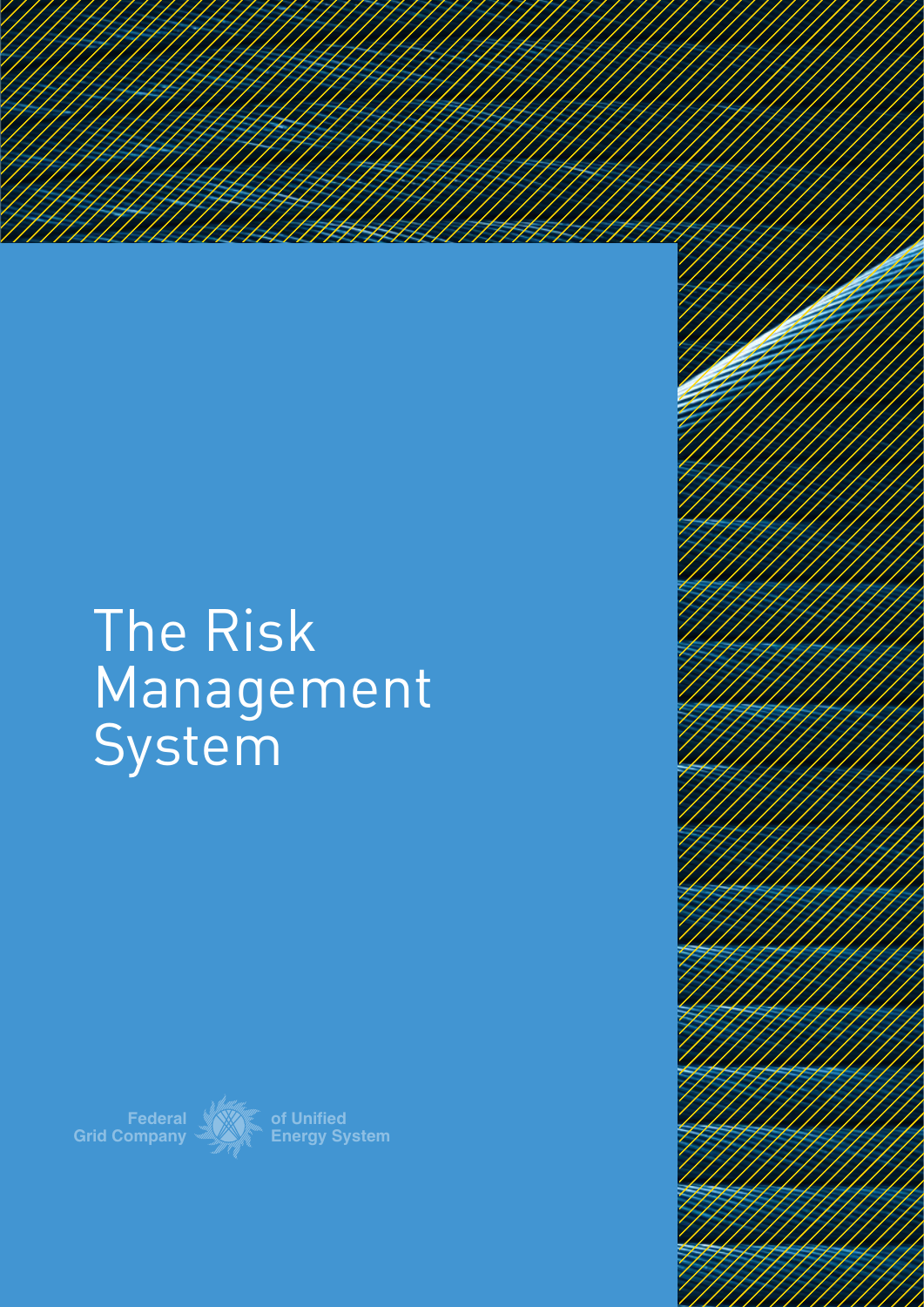The Company has implemented a risk management system, which is regulated by the organizational and administrative documents of two levels: — the Company's Risk Management Policy (specifies the requirements, principles and approaches to risk management system); — a Procedure for the Application of the Company's Risk Management System (regulates the procedures for the functioning of the risk management system, techniques to identify and assess risks, the procedure for reporting on risks and risk response procedures). — Board of Directors; — Management Board; — Deputies Chairman of the Management Board (Heads of Units), Directors: — Structural Departments Managers; — Internal Control Division. 1. Risk identification methods The identification of risks is performed using methods based on ISO/IES 31010 and COSO standards (analysis, threat assessment, expert assessment, and the event tree). 2. Risk Assessment Criteria The risk assessment criteria include: probability, financial impact and risk controllability. The probability and financial impact of the risk determines its significance. 3. Risk Response Methods Response to risks is carried out by implementing one of the types of strategy: risk taking, minimizing risk consequences, transferring risk to a third party, avoiding risk and other combined actions. The choice of strategy is approved by the Management Board of Federal Grid Company. 4. Procedures and terms for the submission of risk reports The Internal Control Division systematizes quarterly risk reports. Based on the adjusted reports, the Company prepares the Risk Matrix and the Risk Minimization Actions Summary. These documents are subject to the approval of the Company's Management Board. The risk management system is intended to provide for the sustainable and continuous operation and development of the Company via the timely identification, assessment and efficient management of risks that threaten the efficient economic operation and good standing of the Company, the health of the Company's employees, the environment and the property interests of its shareholders and investors. The Risk Management System determines the following: The participants of the risk management system: